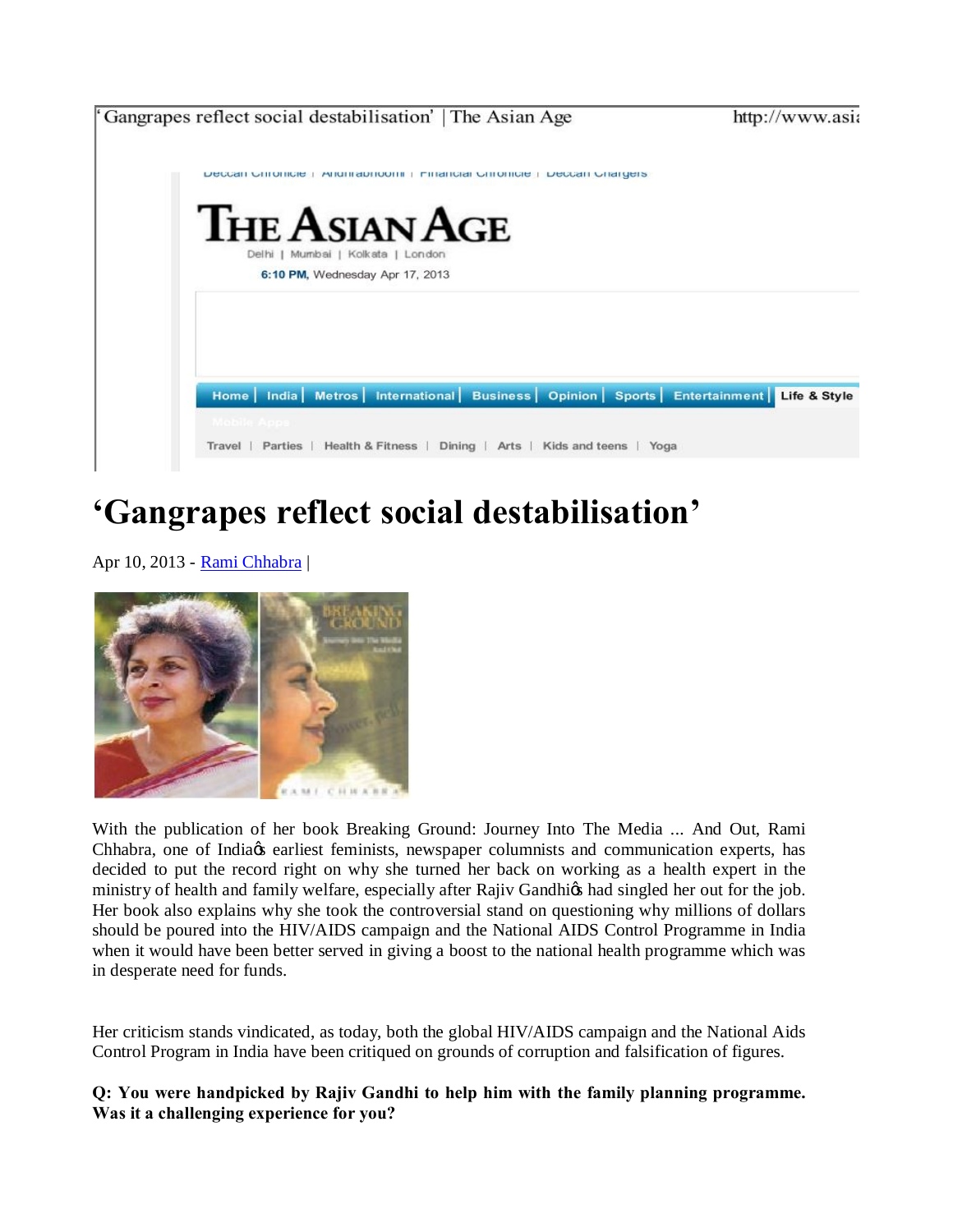A: It was a great honour to be invited by the Prime Minister Rajiv Gandhi to work in the ministry of health and family welfare. I was appointed Additional Secretary Media and Communications to help refurbish the program which had developed a bad reputation during the Emergency. I must confess I was a little wary of the bureaucracy but Rajiv told me not to chicken out and I am never one to refuse a challenge. During my stint there, I broadened the entire family planning programme and made contraception a crucial part of it. These 35-40 spots that were prepared in a matter of weeks were made by in house talent of films division at a minimal cost of `6,000 as against the lakhs being charged by private companies. These spots turned out to be extremely popular and were aired free of cost on Doordarshan at prime time  $\hat{o}$  just prior to the 9 occlock news. A number of politicians, including Sushma Swaraj complained in Parliament that she found them obscene.

**Q: You were not happy working in the government?** A: Working in the government was not easy experience. I was in the ministry for three years working 18 hours a day but I continued to be looked upon as an outsider. After quitting, I went to Malawai to do a short-term consultancy on family planning there from where I went on to do a consultancy on HIV/AIDS in Geneva. But when I reached Geneva, I found a very different perspective prevailing there. The disease was beginning to take on startling dimensions but the sensibility there was shaped by the western idiom which did not take into account the local social sensibilities prevailing in Asia. I prepared a paper sketching the broader context within which condom services need to be promoted. I wrote `With sexual transmission documented to be the predominant mode of HIV transmission the critical identified need is to promote lifestyles that will help in the prevention of the spread of HIV infection. Fortunately, what is scientifically most appropriate to block the AIDS pandemic is totally congruent with age old Asian cultural values: sexual abstinence for the young unmarried and lifelong monogamous relationship within marriage.

But these comments were taken amiss. The claque of western consultants were outraged at these suggestions. Another short consultancy in Tanzaina in 1991 confirmed her worst fears. A visit to a seedy red light areas exposed me to seeing young girls and emaciated women who were being offered nothing in the name of protection except condoms. Initially, I had thought international agencies s pumping money into the HIV/AIDS campaign did not know enough about the ground reality of the recipient countries.

They were bringing in a philosophy where they believed there was a lot of concurrent sex between different partners. For example, they started distributing condoms along our highways. I pointed out that 6 to 7 per cent of our truckers may be going in for commercial sex but this was not the case with the remaining 92 per cent. But no, they started keeping condoms with the tyre puncturewallahs, dhabhawallahs, the chaiwallahs. And over the years, this has changed the mindset of the public. I paid a huge price for my observations. From being wooed and sought after, I found myself being marginalised.

## **Q: You became a huge critic of the condom-centric approach to family planning. How did that approach influence our lifestyles?**

A: Condoms for married couples is one thing but to preach it for the young to be used in relationships and so on , is to beyond talking about it as a technical devise because then one is going into the social ethos of our country. I recently argued on all our news channels that the number of teenagers having premarital sex in the nineties was 0.03 per cent for girls and two and a half per cent for boys. The figures have risen to two to three per cent for girls and seven to eight per cent for boys but hardly the kind of figures being bandied about these days. Sex is not something recreational.